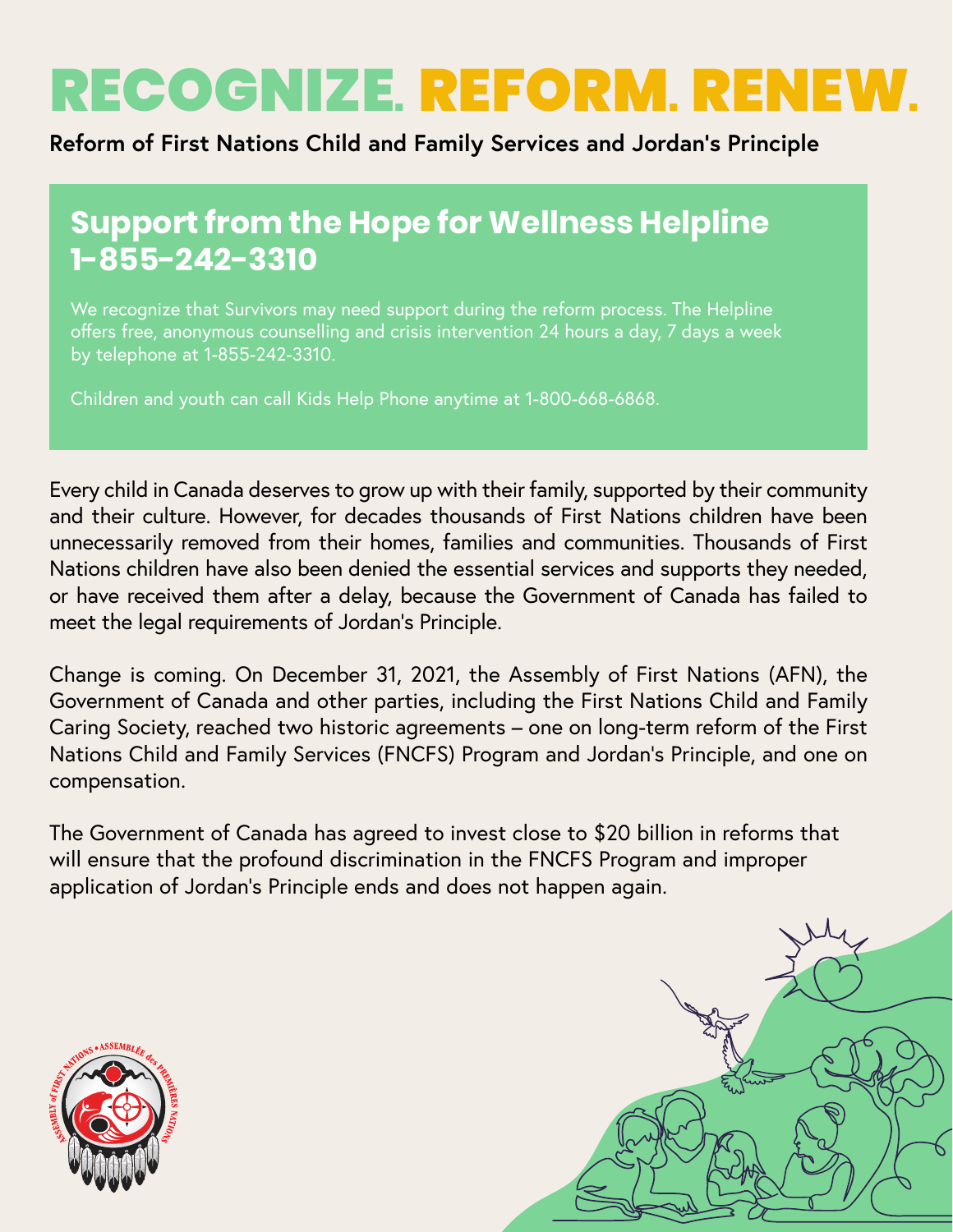## **Frequently Asked Questions (FAQs) About Reform for the FNCFS Program and Jordan's Principle**

Here are answers to questions you may have about reform.

#### **What will the reforms change?**

These reforms will fill long-standing, known gaps in services and support for on-reserve First Nations children, including youth reaching the age of majority. They will address the underlying reasons that First Nations children enter the FNCFS Program—including poverty, inadequate housing and other infrastructure, and a lack of services to support families in crisis. They will also ensure full and proper implementation of Jordan's Principle so that gaps in essential programs and services for First Nations children are addressed. Long-term reform of the FNCFS Program and Jordan's Principle has a clear priority: the wellness of First Nations children, families, and communities.



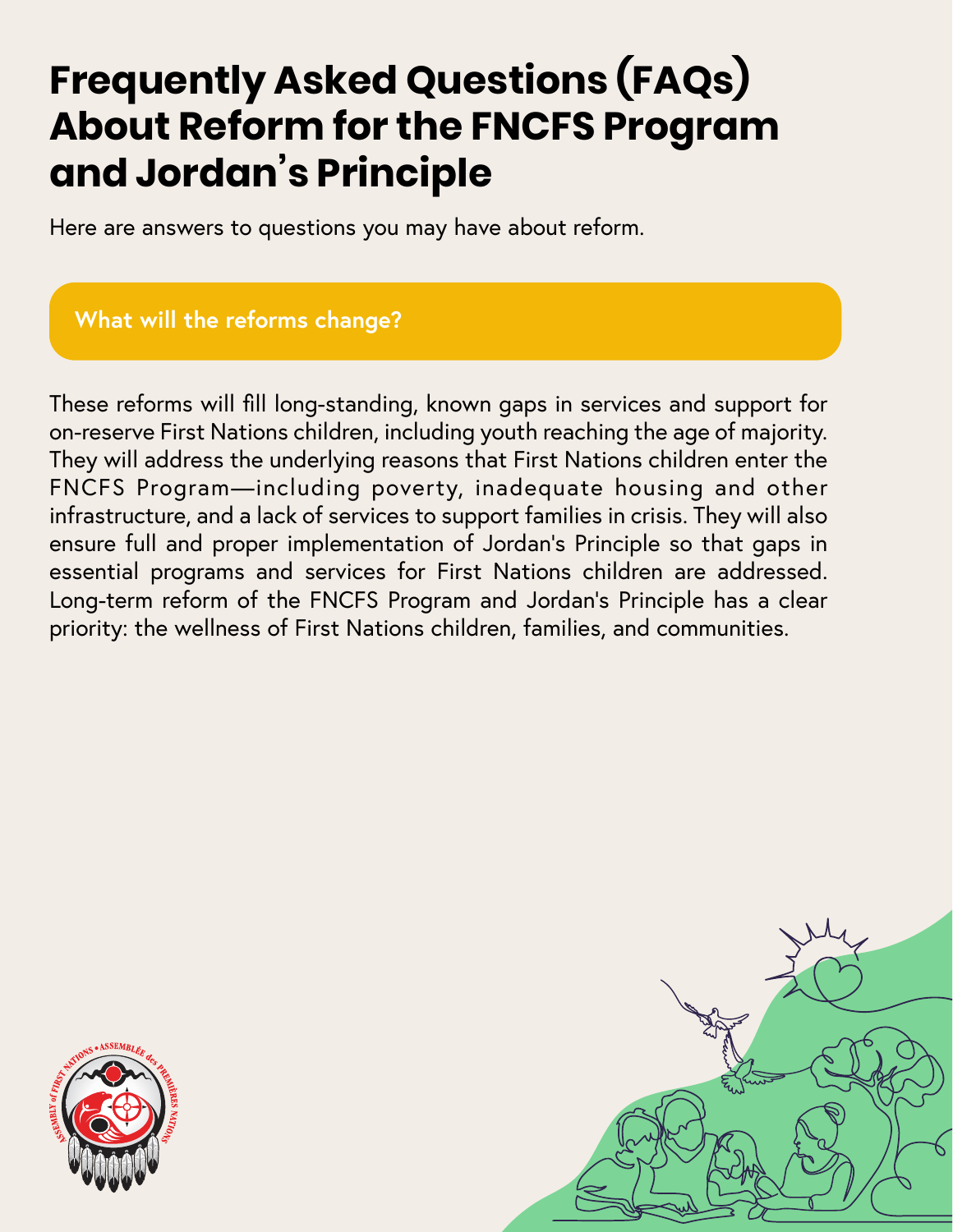#### **How will the Assembly of First Nations consult with First Nations about long-term reform?**

The AFN's negotiations with the Government of Canada will be guided and informed by engagement with First Nations. The AFN will meet with leadership and First Nations to hear their views on reform. This will ensure that the reforms are relevant and responsive to the needs of First Nations children, families and communities across the country.

The AFN has shared the Agreements-in-Principle (AIPs) with Chiefs and First Nations. Once we have a Final Settlement Agreement on long-term reform, we will share the details with the AFN Chiefs-in-Assembly. We are aiming for this to take place by the AFN Annual General Assembly in July 2022, or at a Special Chiefs Assembly called for this purpose at a later date.

#### **How long will reform take?**

Funding for long-term reform will be spread over five years. The AFN, the Government of Canada and other parties have committed to move ahead as quickly as possible.

The Agreement-in-Principle on long-term reform outlines some immediate program reforms which will begin rolling out this year, such as additional prevention funding and extending supports for First Nations youth transitioning out of care up to and including age 25, which started in April 2022. Other reforms will take more time to design and implement.



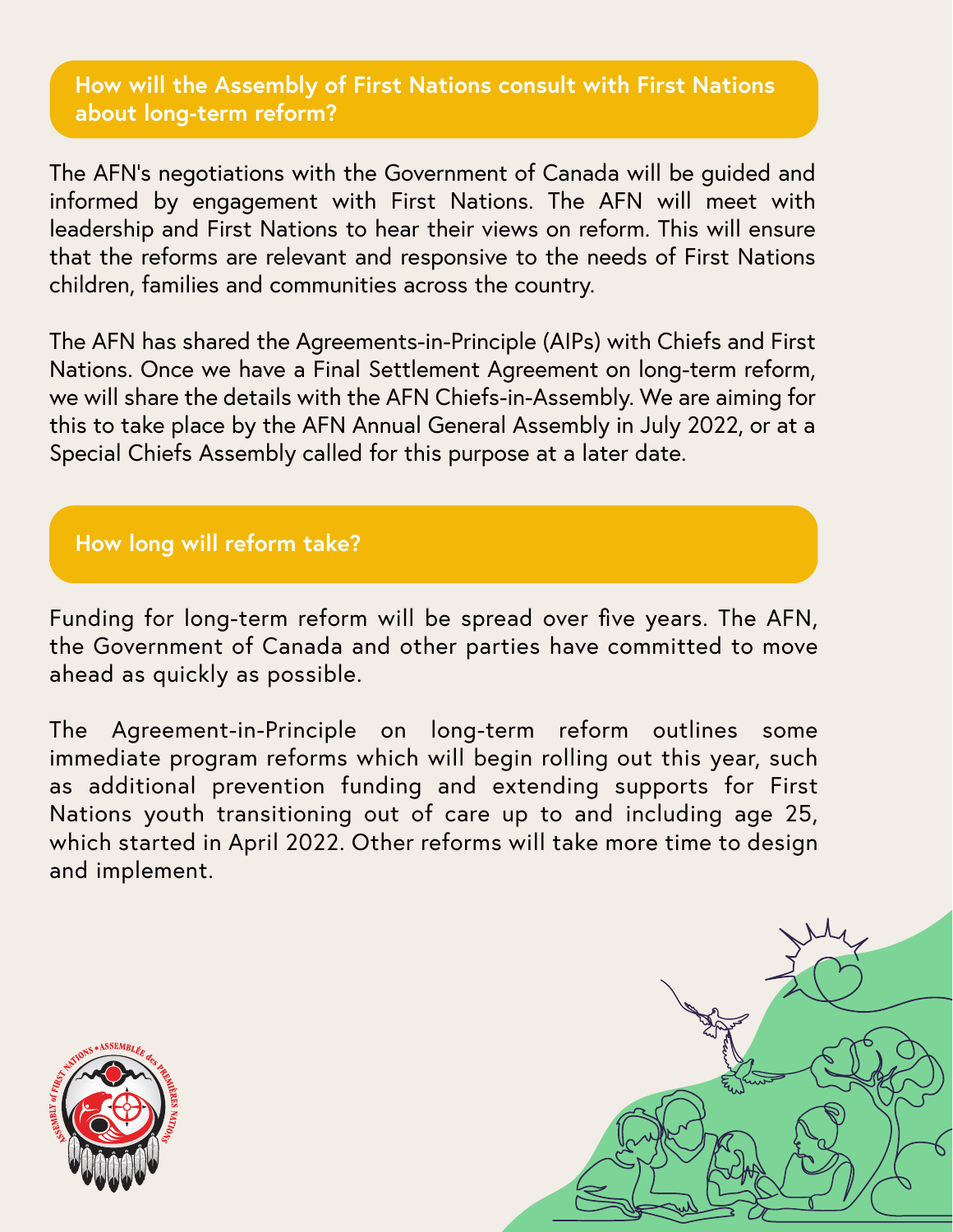The AIP with the Government of Canada includes \$19.807 billion in funding for long-term reform of the FNCFS Program and Jordan's Principle. This is separate from the \$20 billion in compensation.

#### **What will long-term reform of the FNCFS Program include?**

#### **Long-term reform of the FNCFS Program will include:**

- A baseline amount to cover the actual costs of a child in care. This amount will be increased over time to match population growth, which will be determined by First Nations, and inflation.
- Funding to address poverty, improve housing, ensure families have enough food and safe water, as well as meeting other challenges that can result in child and family services becoming involved.
- Prevention funding for cultural and community-based programs and services that help First Nations children and families thrive.
- Funding that considers the higher costs of providing services to First Nations in remote areas.
- Capital and infrastructure funding to ensure that First Nations and FNCFS agencies have the funds they need to purchase, maintain, renovate and repair the buildings, vehicles, and other property they use to provide services to First Nations.
- Information technology (IT) funds for FNCFS providers to buy, upgrade and maintain computers, hardware and software and other equipment.
- Funds to support the implementation of the *Measuring to Thrive* framework and data system to measure, track and report on results.
- Emergency funds for when an unexpected crisis puts additional demands on FNCFS.
- Administrative funds for a First Nations-led, non-profit secretariat to support First Nations and FNCFS agencies with technical and operations support, as well as serving as a national-level data collector.
- Funds for First Nations and Band Representative Services to ensure that child and family services are culturally appropriate and truly meet the needs of First Nations.